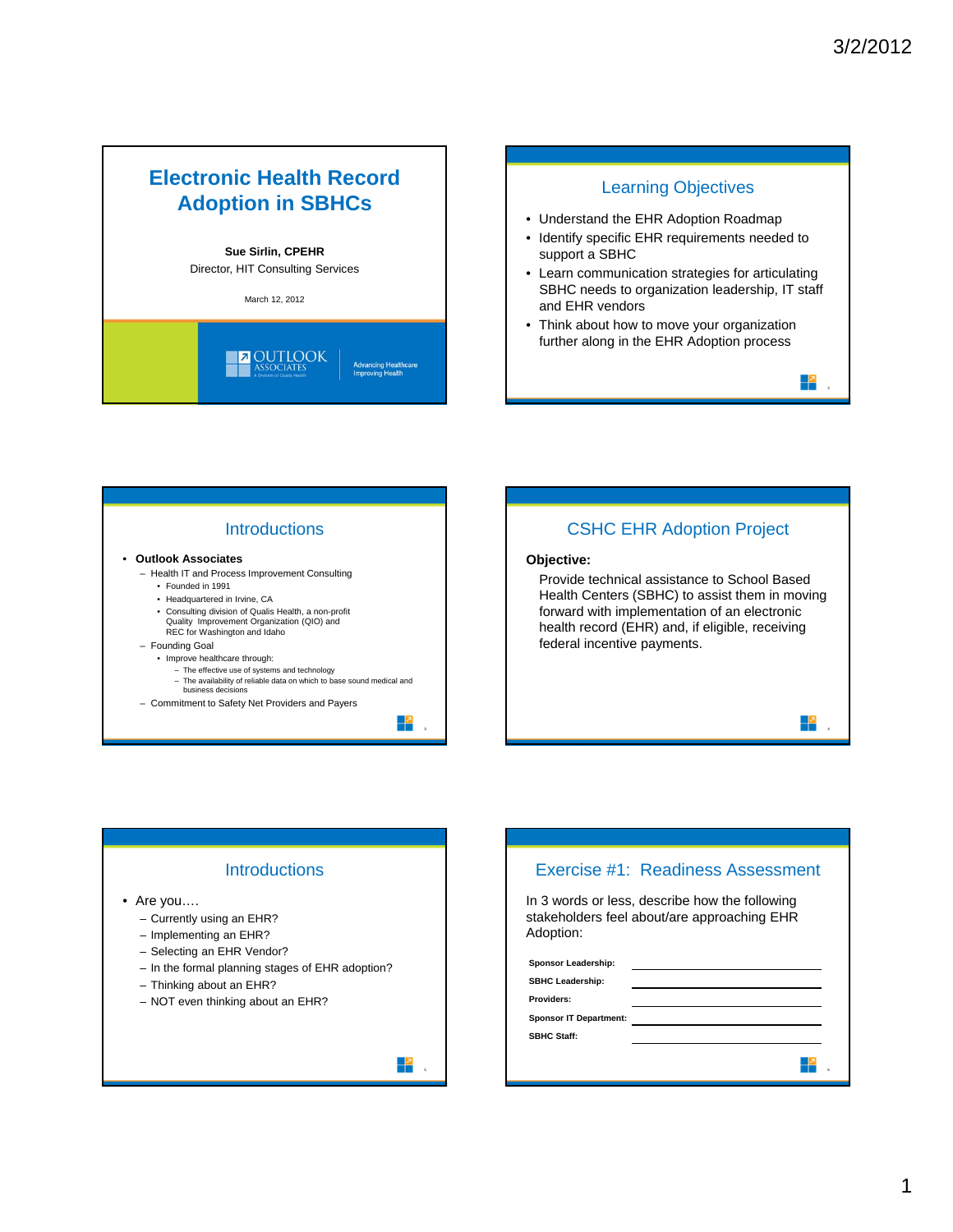









10

 $\mathbb{R}^2$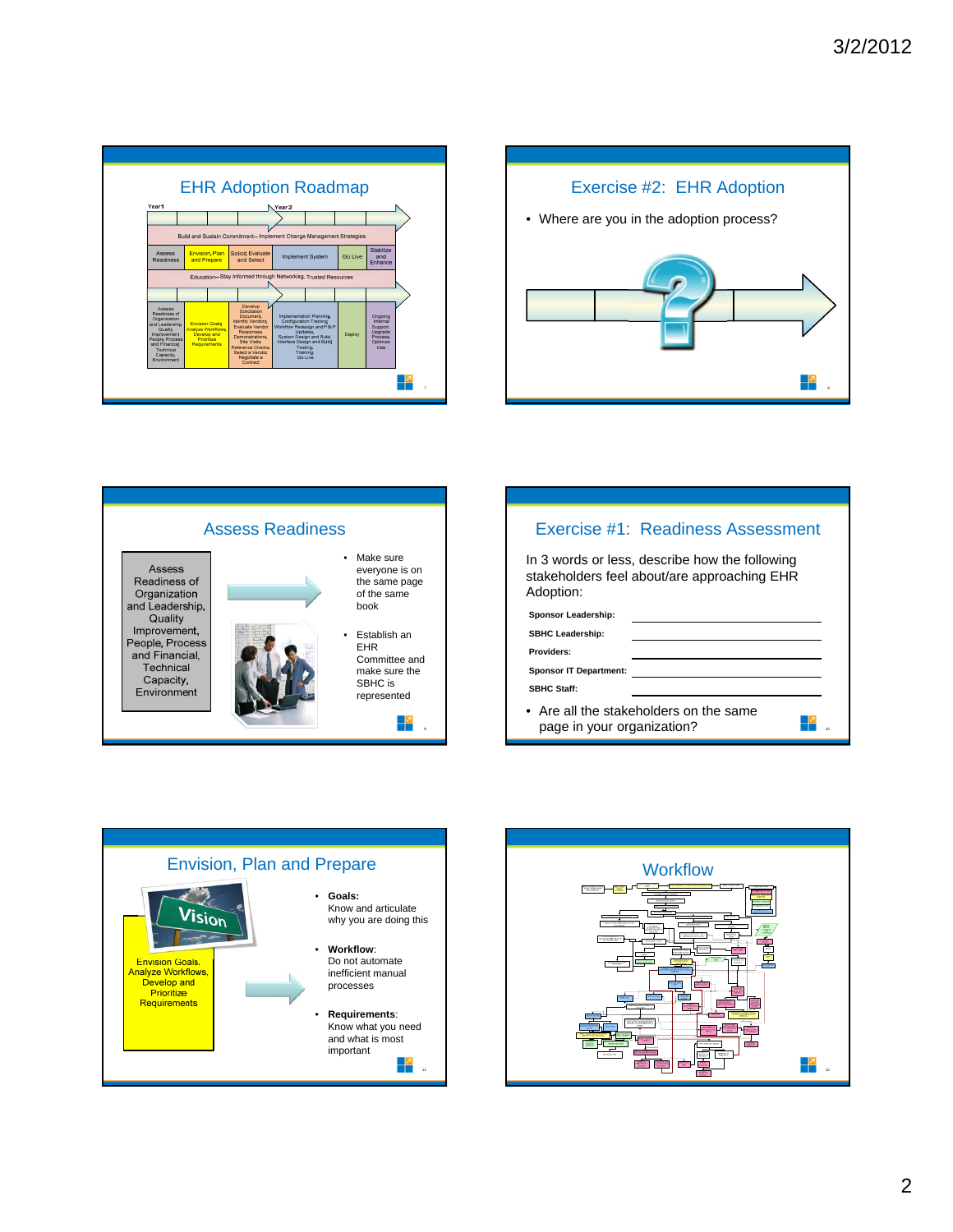









### 3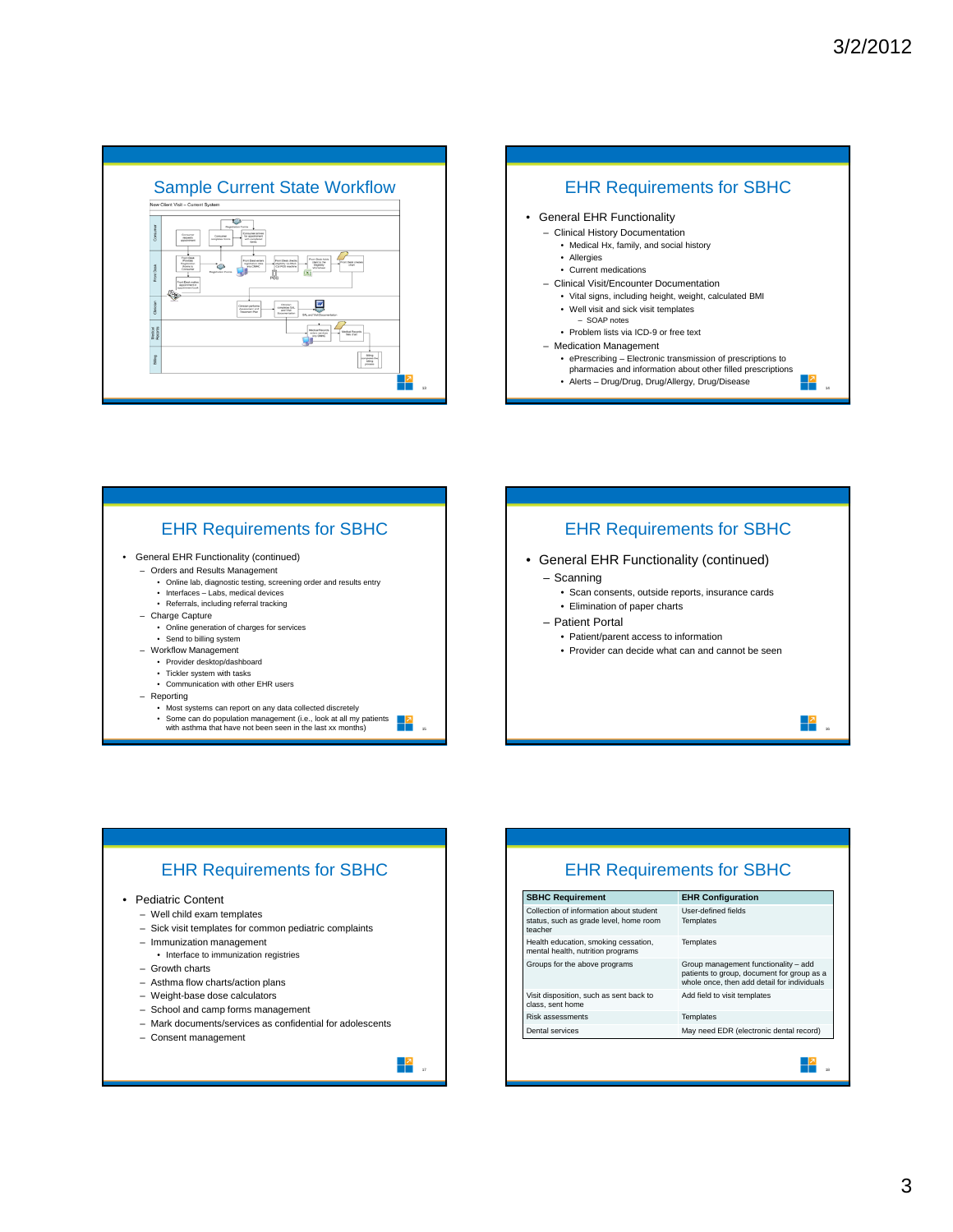